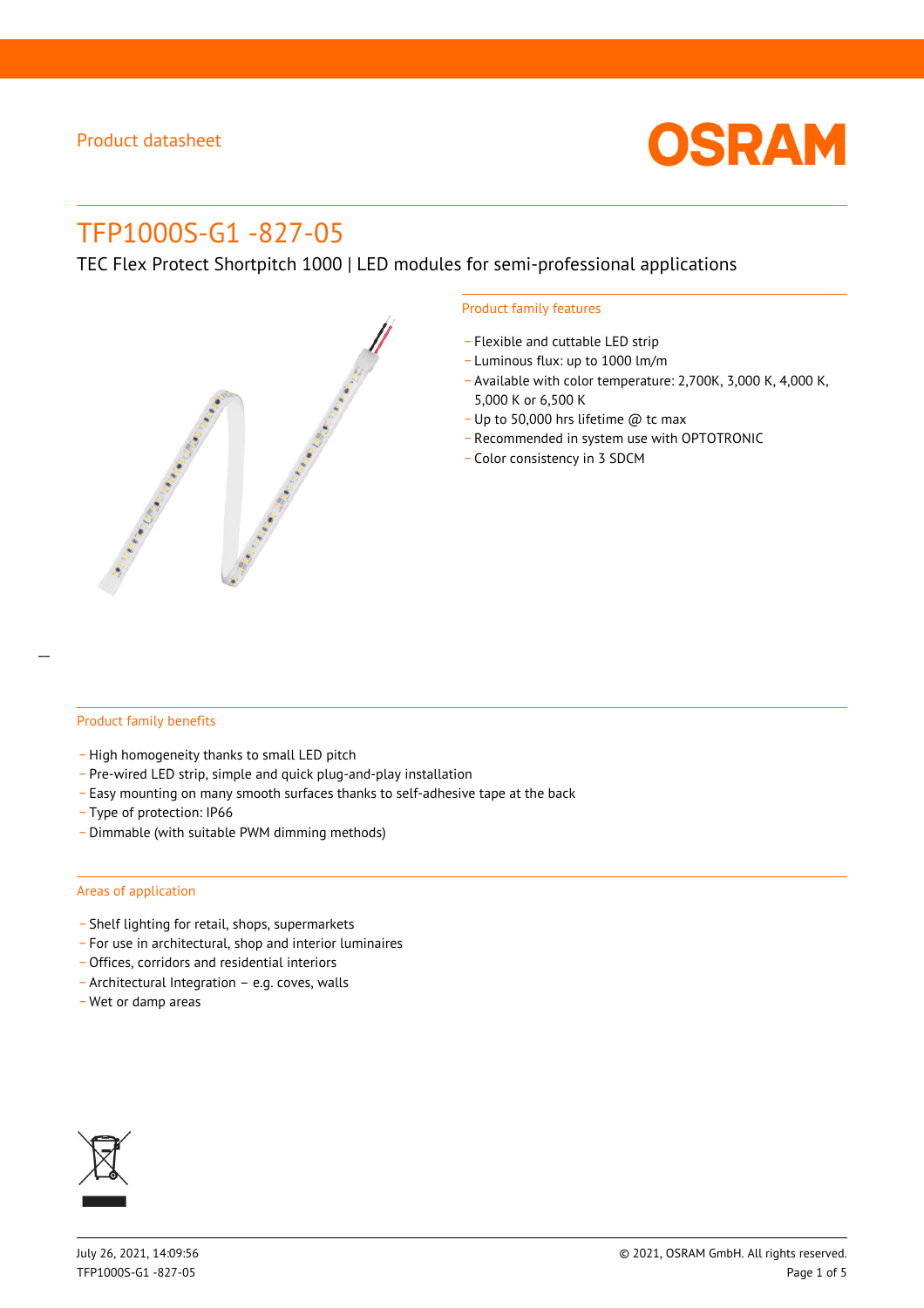## Product datasheet

#### Technical data

## **Electrical data**

| Nominal voltage                                   | 24.0 V  |
|---------------------------------------------------|---------|
| Type of current                                   | DC.     |
| Nominal wattage per meter                         | 9.0 W   |
| Rated wattage                                     | 45.00 W |
| Input voltage range                               | 2325V   |
| Accidental reverse input voltage protection up to | 25 V    |

#### **Photometrical data**

| Light color LED                      | White      |
|--------------------------------------|------------|
| Color rendering index Ra             | 80         |
| Luminous flux per meter              | 1030 lm    |
| Total useful luminous flux           | 5150 lm    |
| Standard deviation of color matching | $<$ 3 sdcm |
| Light color (designation)            | White      |
| Color temperature                    | 2700 K     |
| Rated color temperature              | 2700 K     |

## **Light technical data**

\_\_

| LED pitch                          | $7.14$ mm |
|------------------------------------|-----------|
| Rated beam angle (half peak value) | 120.00°   |
| <b>Starting time</b>               | 0.5s      |
| Warm-up time (60 %)                | 0.00 s    |

## **LED module information**

| Number of LEDs per meter         | 140 |
|----------------------------------|-----|
| Number of LEDs per smallest unit |     |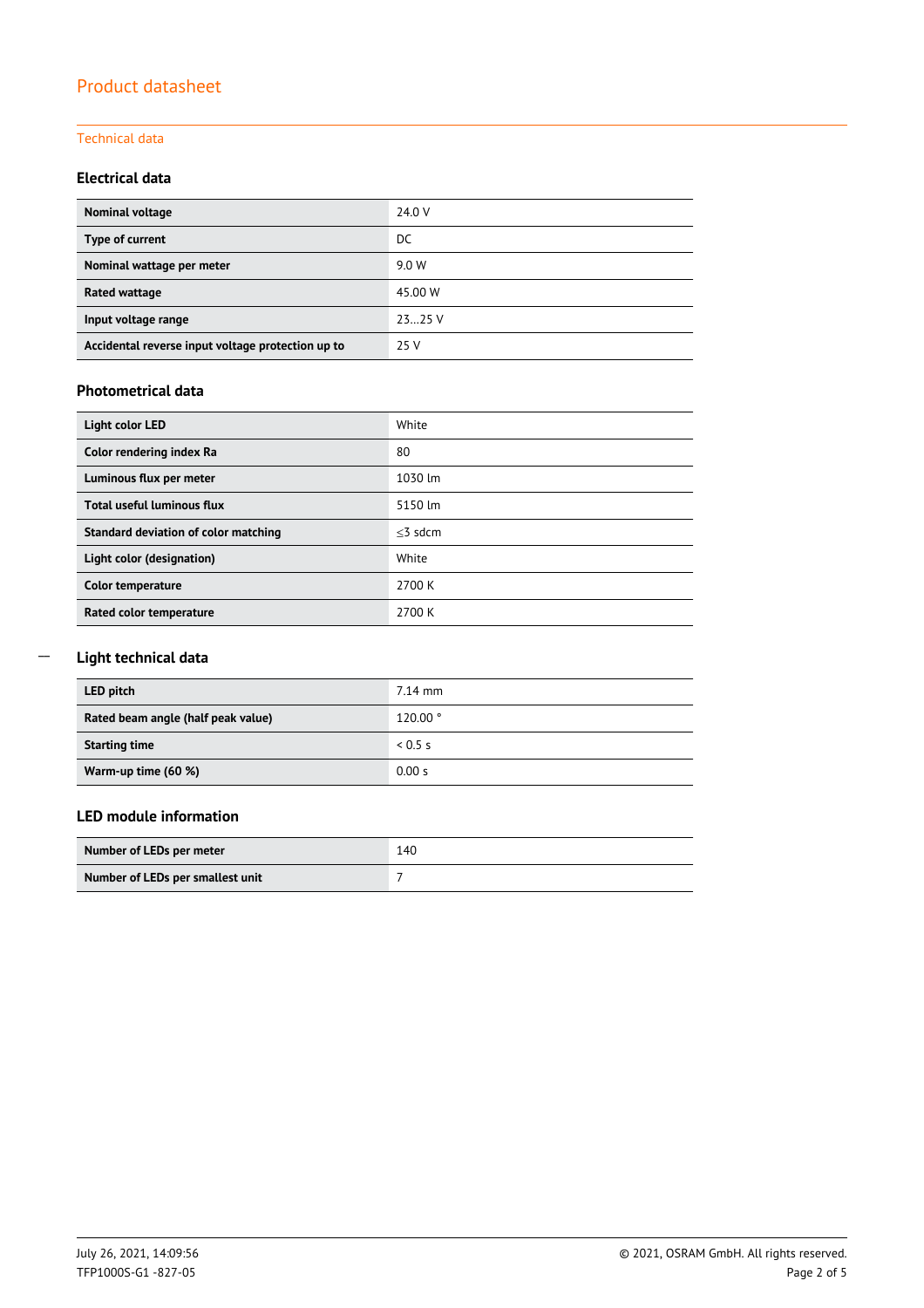## **Dimensions & weight**



 $\longrightarrow\hspace*{-1.2cm} \langle\qquad \longmapsto \hspace*{-1.2cm} \longrightarrow \hspace*{-1.2cm} \langle \longmapsto \hspace*{-1.2cm}\rangle \hspace*{-1.2cm} \longrightarrow \hspace*{-1.2cm} \langle \longmapsto \hspace*{-1.2cm}\rangle \hspace*{-1.2cm} \longrightarrow$ 

| Length                          | 5000 mm               |
|---------------------------------|-----------------------|
| Length - smallest unit          | 50.0 mm               |
| Height                          | $4.10$ mm             |
| <b>Product weight</b>           | 278.00 g              |
| Cable cross-section, input side | $0.5$ mm <sup>2</sup> |
| Width                           | $11.1$ mm             |

## **Temperatures & operating conditions**

| Performance temp. acc. to IEC 62717        | 35 °C       |
|--------------------------------------------|-------------|
| Temperature range in operation at Tc point | $-2580 °C$  |
| Ambient temperature range                  | $-25+50$ °C |
| Temperature range at storage               | $-30.85$ °C |

## **Lifespan**

 $\overline{a}$ 

| Rated lamp life time                    | 50000 h |
|-----------------------------------------|---------|
| Nominal lamp life time                  | 50000 h |
| Lumen main.fact.at end of nom.life time | 0.70    |
| Number of switching cycles              | 30000   |

## **Capabilities**

| <b>Dimmable</b>       | Yes   |
|-----------------------|-------|
| Lowest bending radius | 50 mm |

## **Certificates & standards**

| <b>Energy efficiency class</b> | A+           |
|--------------------------------|--------------|
| <b>Energy consumption</b>      | 50 kWh/1000h |
| Standards                      | CE/ENEC/EAC  |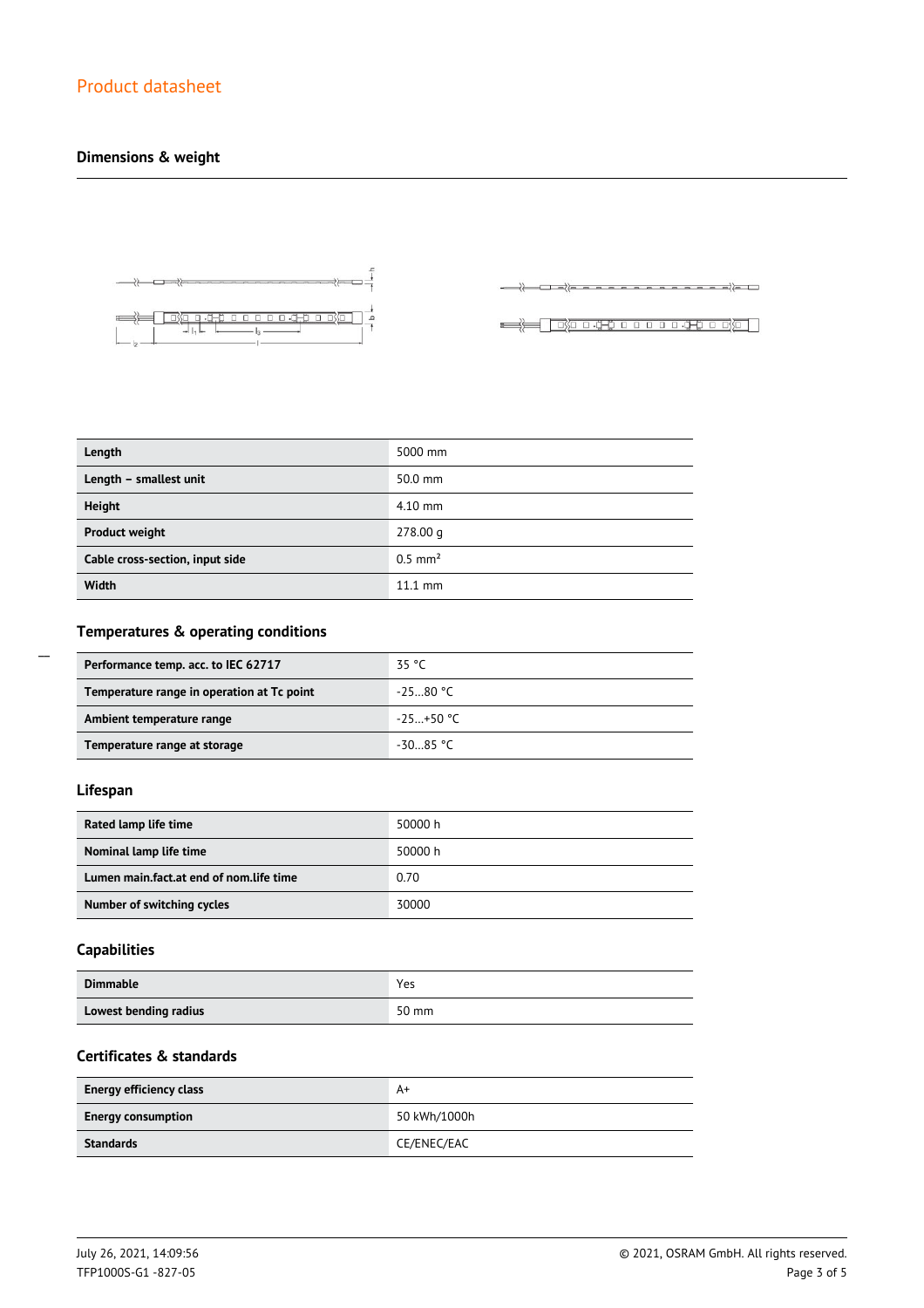## Product datasheet

| Type of protection    | <b>IP66</b>  |  |
|-----------------------|--------------|--|
| Logistical data       |              |  |
| <b>Commodity code</b> | 940540399000 |  |

Equipment / Accessories

- Simplified connection with optional matching CONNECTsystem

\_ Flexessories: a complete set of aluminum channels with diffusers and lenses

\_ Drivers and dimmers: wide selection of OPTOTRONIC 24 V DALI, DMX and BLE

#### Download Data

|   | <b>File</b>                                                                                                       |
|---|-------------------------------------------------------------------------------------------------------------------|
|   | User instruction<br>TEC Flex IP66                                                                                 |
|   | <b>Product Datasheet</b><br>TEC Flex Shortpitch IP66 Product Datasheet (EN)                                       |
|   | <b>Brochures</b><br>Light is strong - Discover the versatile and flexible lighting system OSRAM 24V TEC Flex (EN) |
| プ | Certificates<br><b>TFX ENEC 130520</b>                                                                            |
|   | Declarations of conformity<br>TECFlex CE 4210017 300420                                                           |
|   | CAD data<br>DWG TEC Flex and TEC Flex Shortpitch                                                                  |